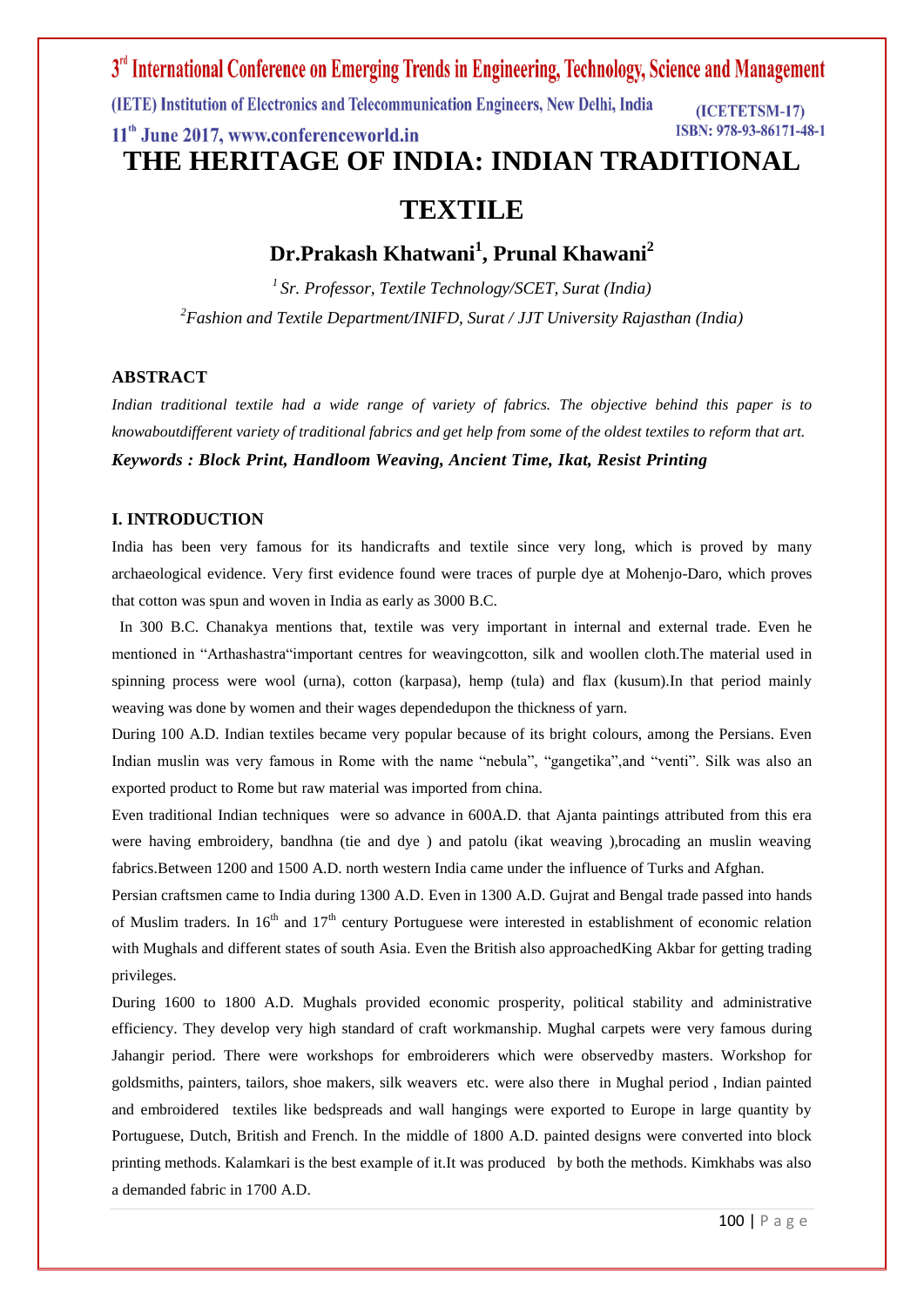# 3<sup>rd</sup> International Conference on Emerging Trends in Engineering, Technology, Science and Management

(IETE) Institution of Electronics and Telecommunication Engineers, New Delhi, India

# 11<sup>th</sup> June 2017, www.conferenceworld.in

#### (ICETETSM-17) ISBN: 978-93-86171-48-1

In the middle of nineteenth century India lost its handicraft industry in colonial rule, due to industrial revolution in England.

In 1920 and 1930 due to Mahatma Gandhi's swadeshi movement, Indian industry got boost. [1] After all this information we can conclude that, in ancient time India was famous from Mediterranean region to China for its dye, silk dyeing with resist process, painted cotton to muslin. [2]

# **II.ARIETY OF INDIAN TRADITIONAL TEXTILE**

- 1) Pigment painted textiles
- 2) Dye painted textiles
- 3) Resist dyed textiles
- 4) Printed textiles
- 5) Woven textiles. [2]

## **III. PIGMENT PAINTED TEXTILES**

We found first pigment painted textile in late  $14<sup>th</sup>$  or early  $15<sup>th</sup>$  century. Those cloths were known as "patas", and it was painted in Gujarat and Rajasthan. In the art form of miniature painting, pigment dyed paintings were found during fifteen century in early Mughal period.

Other evidence of using cloth painting with pigment dye is "Pichhvais", which were hung behind the image of Krishna in the temples.

One more art form was related to pigment dye; "Patachitra" wasfrom Orissa. Those painting were mainly associated with Jagannath temple at Puri. [3]

# **IV. DYE PAINTED TEXTILES**

Among all other variety of Indian traditional textiles, dyed painted textiles are also known complex technology in sub-continent for more than 2500 years. Indian furnishing textiles and other home décor like embroidered quilts were famous among European clientele but in second half of seventeenth century high quality painted Indian cottons had created their value in Europe market. The main properties which made this fabric in high demand were

- Brilliant colours after repeated wash.
- Strength and durability.
- Good drape.

By the end of seventieth century this fabric became era in Europe. The process of dyeing with natural dyes were needed mordants which binded the dye to the cotton fabrics.

In the eighteenth century dyers in south India soaked or washed the cloth in myrobalan solution before the dyeing and washed the bamboo stick (kalam) in mordants. This process was known as Kalamkari. In this Kalamkari process bamboo stick weredipped in an iron mordant to do the outlines which were desired to be black .For red colour they used alum as a mordant. In preparation for indigo dyeing first they removed myrabalan (harde) and other mordants from the fabric by bleaching it in the cow dung and applied wax on the other colour of the fabric to save details.[3]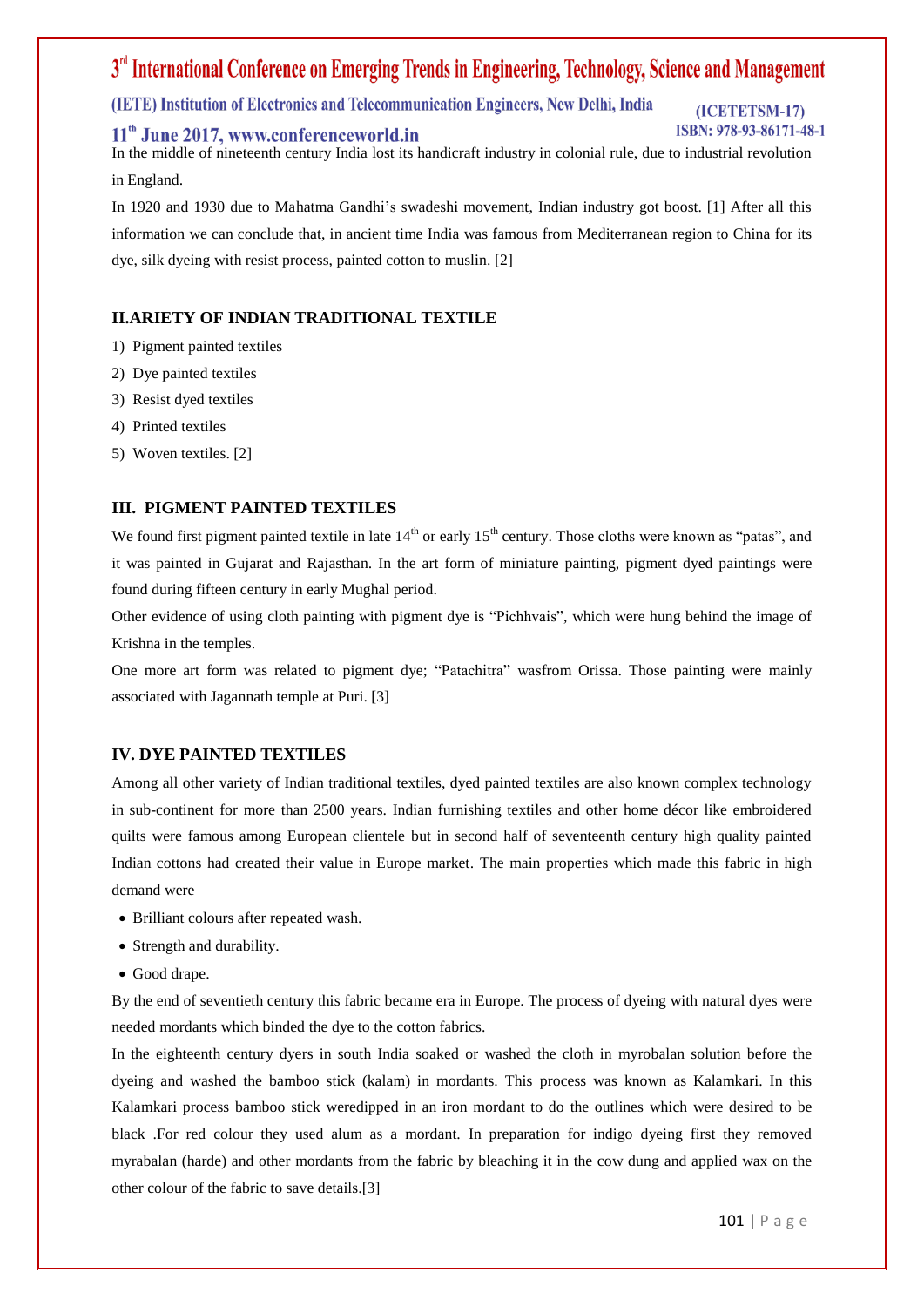3<sup>rd</sup> International Conference on Emerging Trends in Engineering, Technology, Science and Management (IETE) Institution of Electronics and Telecommunication Engineers, New Delhi, India (ICETETSM-17) ISBN: 978-93-86171-48-1 11<sup>th</sup> June 2017, www.conferenceworld.in

#### **V. RESIST DYED TEXTILE**

In resist dyed technique yarn or fabric had to be covered with mud,gum ,wax or tying with threads and then penetrated it into dye bath, so pattern developed on the covered portion against a colour ground. Among all techniques these three are still famous

- 1)Ikat
- 2)Bandhani
- 3)Leheria

#### **VI. IKAT**

In Ikatpattern, yarns are first tied according to design and then dyed and pattern can be shown after yarn woven to fabric with weaving process.

One of the most popular fabrics in double Ikat is Patola from Patan, Gujarat. This was the most significant exported item of India to south East Asia, during seventeenth century. Patola is always associated with prestige in India. It was exported to Philippines, Malaysia, and Borneo, Thailand and in Indonesia. In Java they used to wear Patola for wedding ceremonies. In Bali Patola wasused in temple for hangings.

#### **VII.BANDHNI**

Another resist dying textile is Bandhni pattern. During 6th century Bandhni is found, in Ajanta caves in their mural paintings. Even in thirteenth century we got some evidence of Bandhni provided by the painted ceilings of three stored temple atAlchi.

The bright colour Bandhni technique of Gujarat is still popular. Jamnagar is main dyeing and marketing centre and Kutch has monopoly in Bandhni cloths. In Gujarat Hindu and Muslim khatri families both are equallyinvolved in this traditional art. Women tie the design and men dye the fabric. For Bandhni preferable fabrics are cotton, mul, georgette, gajji silk,satin, crape silk etc.

For tying and dyeing method after the washing process, cloth has to be folded in 2 or 3 layers and printed with geru. Women follow the lines of marking and tie at very small interval as design. Light colour like yellow is dyed first. Bandhni cloth is mainly use in saree, odhanis, shawls and pagris.

Bandhni made by muslin and khatri artisan, have significant value in market because of its finely tied floral and geometric designs.

#### **IKAT OF ORISSA**

Orissa Ikat production process is totally different from Patola Ikat. Orissa Ikat designs are more dependent on weaving. Main raw material used is cotton.

#### **IKAT OF ANDHRA PRADESH**

Ikat of Andhra Pradesh is known as "Teliarumal".The term "Telia" has derived from the process in which yarn has to wet and dip into oil for dye preparation, and so it gets the oily texture. This variety is weaved by double Ikat technique. [3]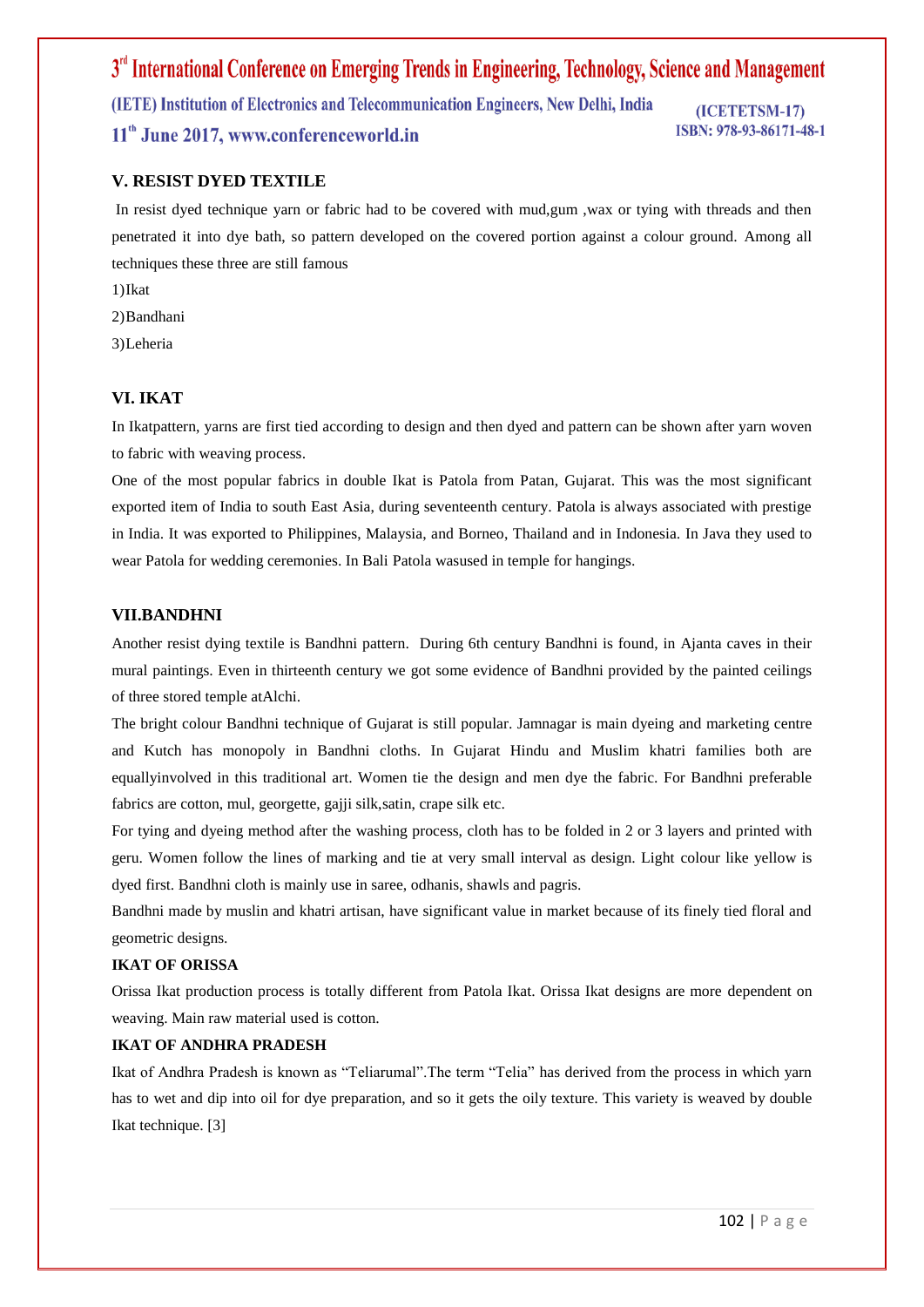3<sup>rd</sup> International Conference on Emerging Trends in Engineering, Technology, Science and Management (IETE) Institution of Electronics and Telecommunication Engineers, New Delhi, India (ICETETSM-17) ISBN: 978-93-86171-48-1 11<sup>th</sup> June 2017, www.conferenceworld.in

## **VIII. PRINTED TEXTILE**

There is some evidence which indicate that block printed technique belongs to 1500 B.C. We do not have any material survival from this period. We got the earliest evidence found from the site near Egypt, which was printed Indian fabric.

The Fustat fabrics were of best quality and very famous for trading between India and Egypt.

It had two categories

1) The block printed fabric with resist method, may be with wax or mud and dyed in single colour.

2) The block printed fabric with mordants

The political and economic sudden change declined the Mughal Empire and established colonial rule. This leads to declination of many textile techniques like dyeing, printing and cotton weaving. In twentieth century, many traditional art forms were in poor condition. Still few like sanganerremainedactive and contributed in domestic and international market.

Traditionally colour matter was obtained in form of thick residue which was called "Roghan". Roghan was obtained from hot safflower and castor oil casted in cold water. Roghan was then block printed on cloth. Variation of this process was known as "Khadi".

#### **IX. MACH ILIPATNAM**

During seventeenth and eighteenth centuries Machilipatnam was very famous for dye painted cloths produced innearby centres like Polavaram along theCoromandel Coast.Machilipatnam prints designed for the Iranian markets included prayer mats, hangings and covers in baroque and Islamic style.

In the twentieth century Machilipatnam art had similar popularity,thetechnical aspect of its art has changed. Natural madder has been replaced by alizarin and dyeing of indigo has been entirely given up. Even the bamboo or iron kalam used for painting pattern details with wax resist has stopped. But the change in this traditional method has adversely affected the quality of prints.

## **X. SANGANER**

Sanganer is the place near Jaipur which is very famous since last two hundred and fifty year, because of its blackprinted textile. During colonial period Sanganer became famous for its distinguishedblock prints which consisted of delicate floral prints like iris, lily, rose, cannation etc.

In olden timesSanganer printer worked on the floor with low wooden patthas, measuring 24 inches long 18 inches wide, with padding on the top. Cotton fabric used for printing was around 36 inches width. In today'stime, the tables used are of 20 inches long and 45 inches wide.

#### **XI.BAGRU**

Bagru is the place which is about thirty kilometres from Sanganer. Bagru prints are associated with local folk milieu, and colour range and designs were inspired by traditional cast and custom.